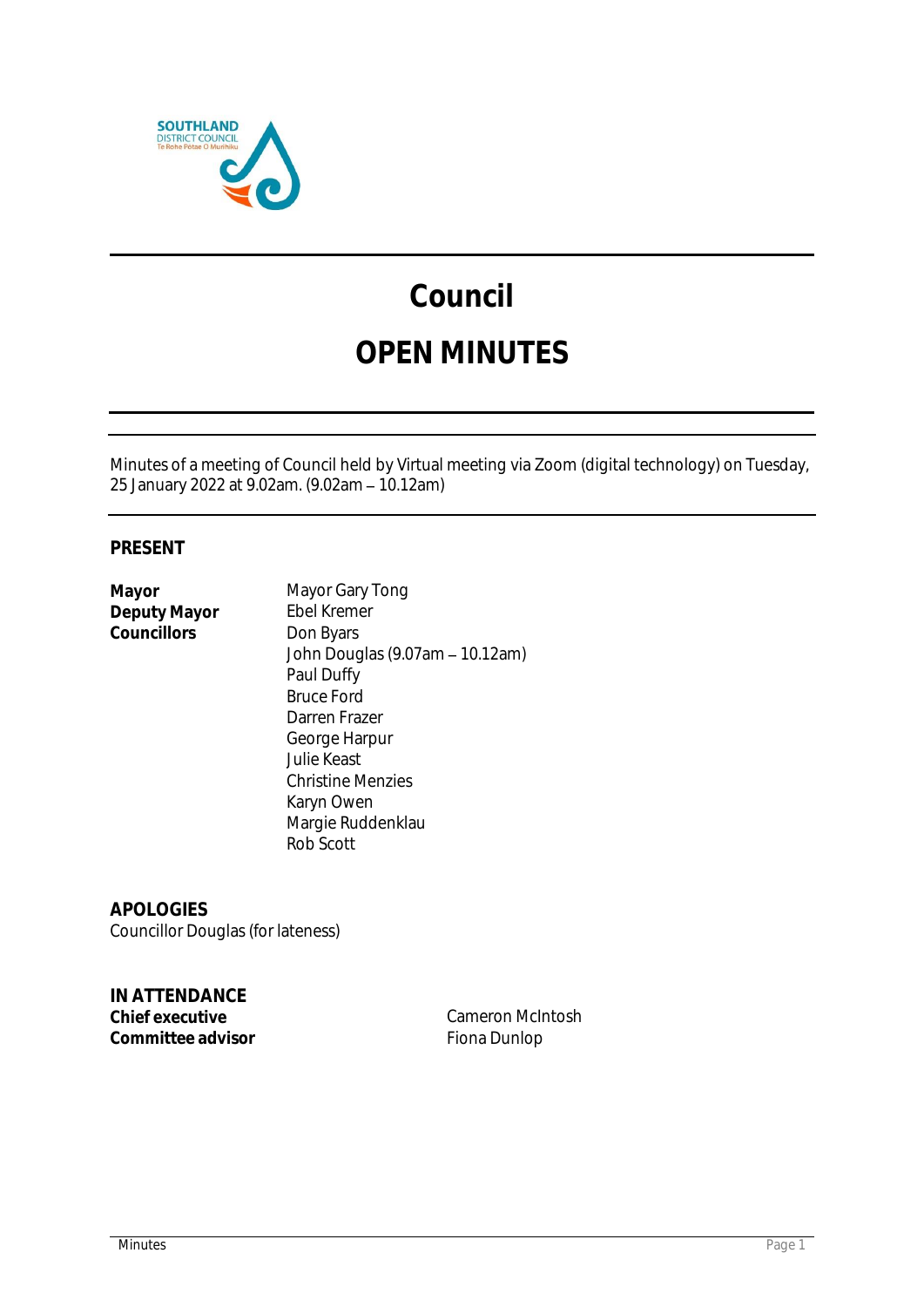

#### **1 Apologies**

There was an apology for lateness from Councillor Douglas.

**Resolution**

Moved Mayor Tong, seconded Cr Kremer **and resolved:**

**That Council accept the apology.**

**2 Leave of absence** 

There were no requests for leave of absence.

**3 Conflict of Interest**

There were no conflicts of interest declared.

**4 Public Forum**

Maree Wilks addressed the meeting regarding a project she is working on which is about multicultures living in Southland from then to now.

(During public forum Councillor Douglas joined the meeting at 9.07am.)

**5 Extraordinary/Urgent Items**

There were no Extraordinary/Urgent items.

**6 Confirmation of Council Minutes**

**Resolution**

Moved Mayor Tong, seconded Cr Ruddenklau **and resolved:**

**That Council confirms the minutes of the meeting held on 17 December 2021 as a true and correct record of that meeting.**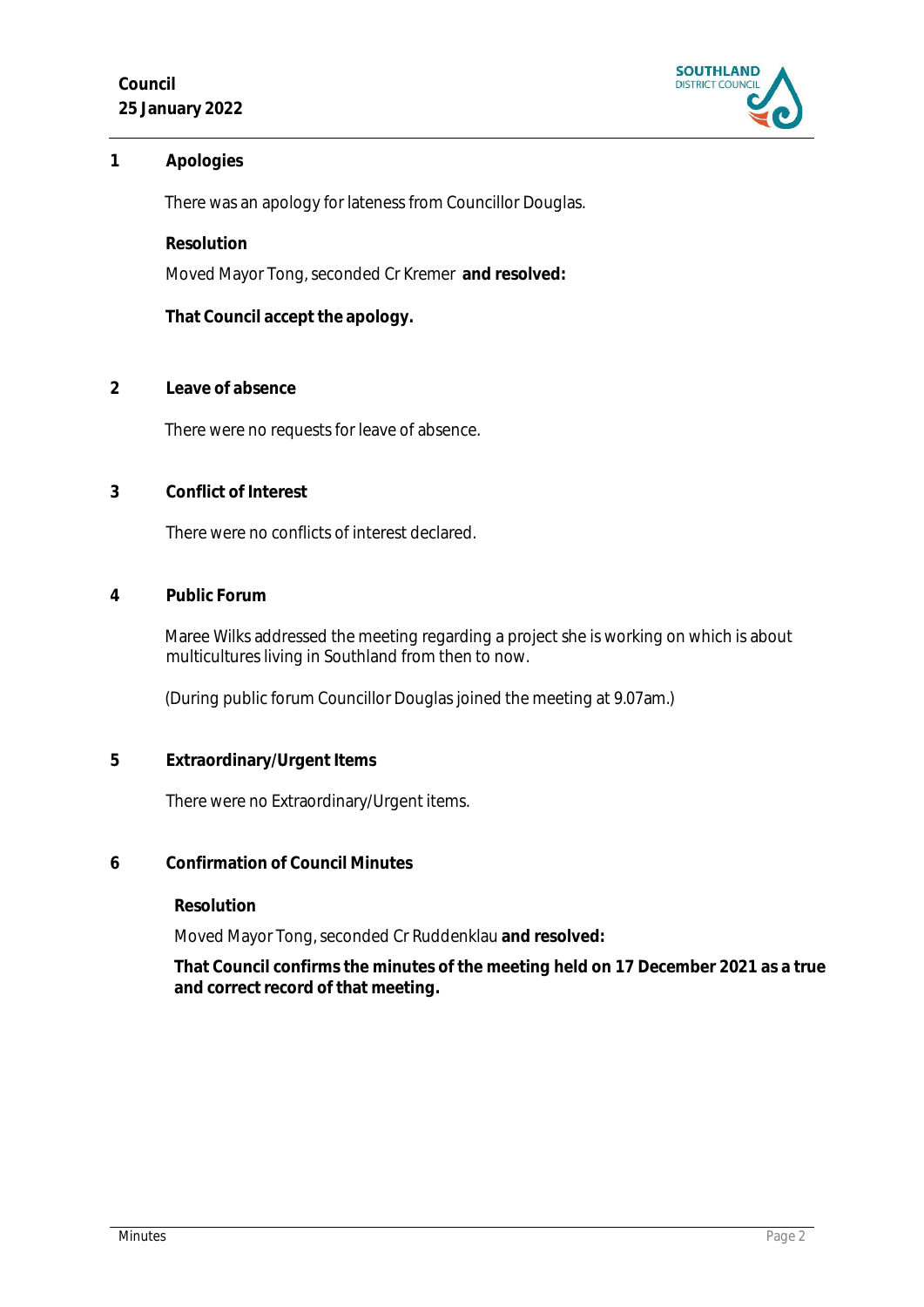

**Reports - Policy and Strategy**

**7.1 Proposal for new Northern pool rate (Mossburn and Northern Southland pools) Record No: R/21/12/64536**

Finance development co-ordinator – Nicole Taylor and Community partnership leader – Kelly Tagg were in attendance for this item.

The officers advised that the purpose of the report was for Council to approve a request from the Northern community board to support the proposal to establish a new pool rate.

Council noted that the proposal included:

- (a) establishing a fund to provide annual funding assistance to the two pools in the board area to which pool committees can apply for funding
- (b) setting the initial amount of financial assistance to be collected for the pool fund at \$17,825 (including GST) in 2022/2023
- (c) consulting on two options for collecting the pool funds through a new separate targeted pool rate based on either:
	- (i) the entire Northern Community Board area where all properties in this area pay the same fixed amount (\$19.29) per separately used or inhabited part of a rating unit; or
	- (ii) a combined Five Rivers hall, Lumsden hall and Mossburn hall rating area where all properties in this area pay the same fixed amount (\$24.28) per separately used or inhabited part of a rating unit.

#### **Resolution**

Moved Cr Scott, seconded Cr Frazer **and resolved:**

**That the Council:**

#### **a)** receives the report titled "Proposal for new Northern pool rate (Mossburn and **Northern Southland pools)" dated 18 January 2022.**

- **b) determines that this matter or decision be recognised as not significant in terms of Section 76 of the Local Government Act 2002.**
- **c) determines that it has complied with the decision-making provisions of the Local Government Act 2002 to the extent necessary in relation to this decision; and in accordance with Section 79 of the act determines that it does not require further information, further assessment of options or further analysis of costs and benefits or advantages and disadvantages prior to making a decision on this matter.**
- d) subject to community consultation, support the Northern Community Board's **proposal to establish a new separate targeted pool rate for the pool funding based on either:**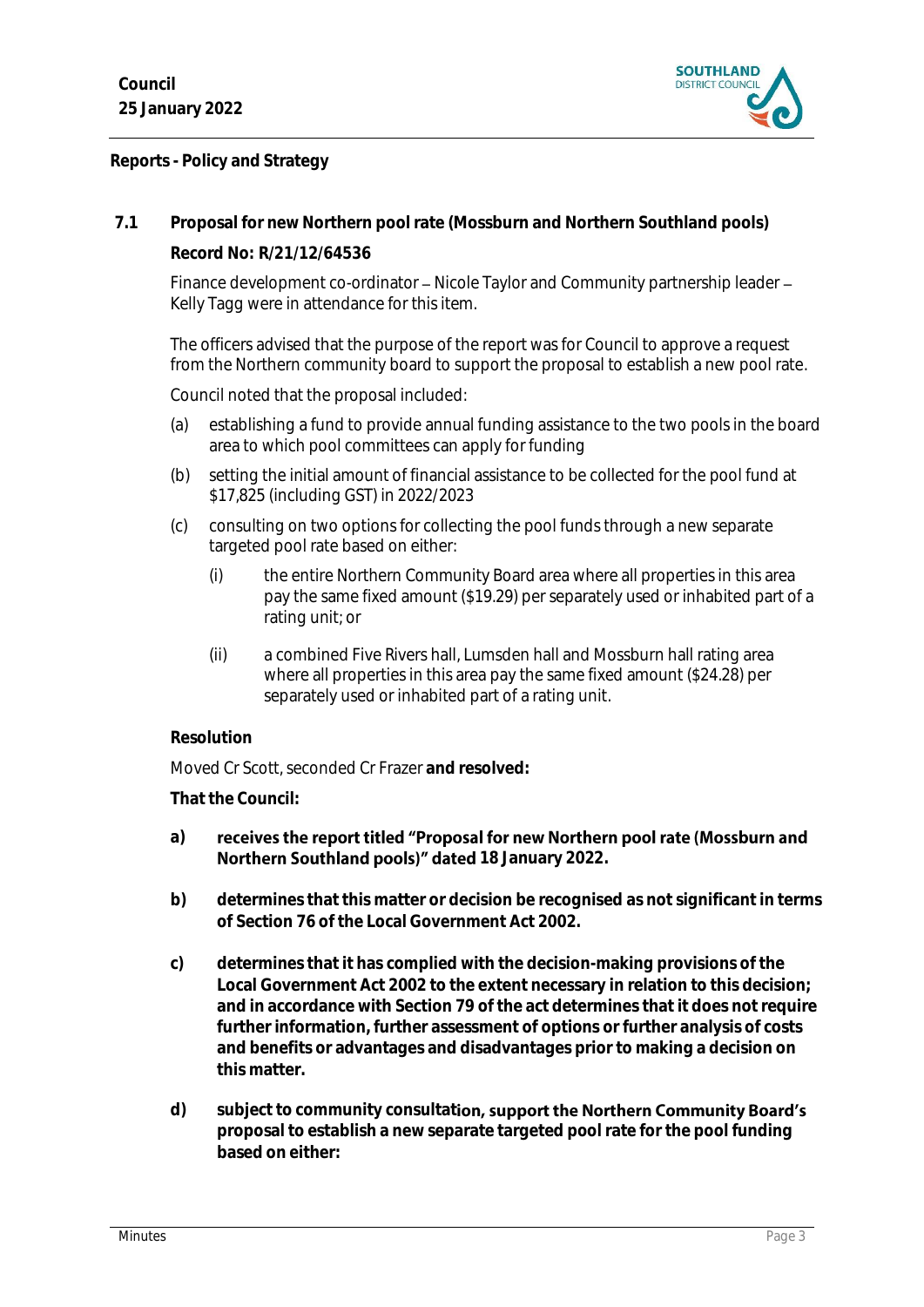

- **(i) the entire Northern Community Board area where all properties in this area pay the same fixed amount per amount per separately used or inhabited part of a rating unit (SUIP); or**
- **(ii) a combined Five Rivers hall, Lumsden hall and Mossburn hall rating area where all properties in this area pay the same fixed amount per separately used or inhabited part of a rating unit (SUIP).**

#### **Reports - Operational Matters**

**8.1 Financial Report for the period ended 30 November 2021**

**Record No: R/22/1/161**

Graduate accountant – Brie Lepper was in attendance for this item.

Miss Lepper advised that the purpose of the report was to provide Council with an overview of the financial results for the five months to 30 November 2021 by the seven activity groups of Council, as well as the financial position, and the statement of cash flows as at 30 November 2021.

#### **Resolution**

Moved Cr Douglas, seconded Cr Duffy **and resolved:**

**That the Council:**

- receives the report titled "Financial Report for the period ended 30 November **a) 2021" dated 18 January 2022.**
- **8.2 Open spaces project**

**Record No: R/21/11/63646**

Graduate planner - Bridget Elliot was in attendance for this item.

Miss Elliott advised that the purpose of the report was to seek approval of Council for the proposed delivery plan to spend \$5.4 million tagged for open spaces projects in the 2018 Long Term Plan.

Council noted that various documents had been produced that set direction and assess priorities in open spaces in the District including the Open Spaces Strategy 2014 and Open Space Priority Settings 2017.

Miss Elliott further advised that there had been engagement with community boards, Youth Council and online with communities in the Southland district, to assess 2021 priorities in order to develop a delivery plan for the spend that will provide communities with a treasured network of open spaces that celebrates, can be appreciated and enjoyed by current and future generations.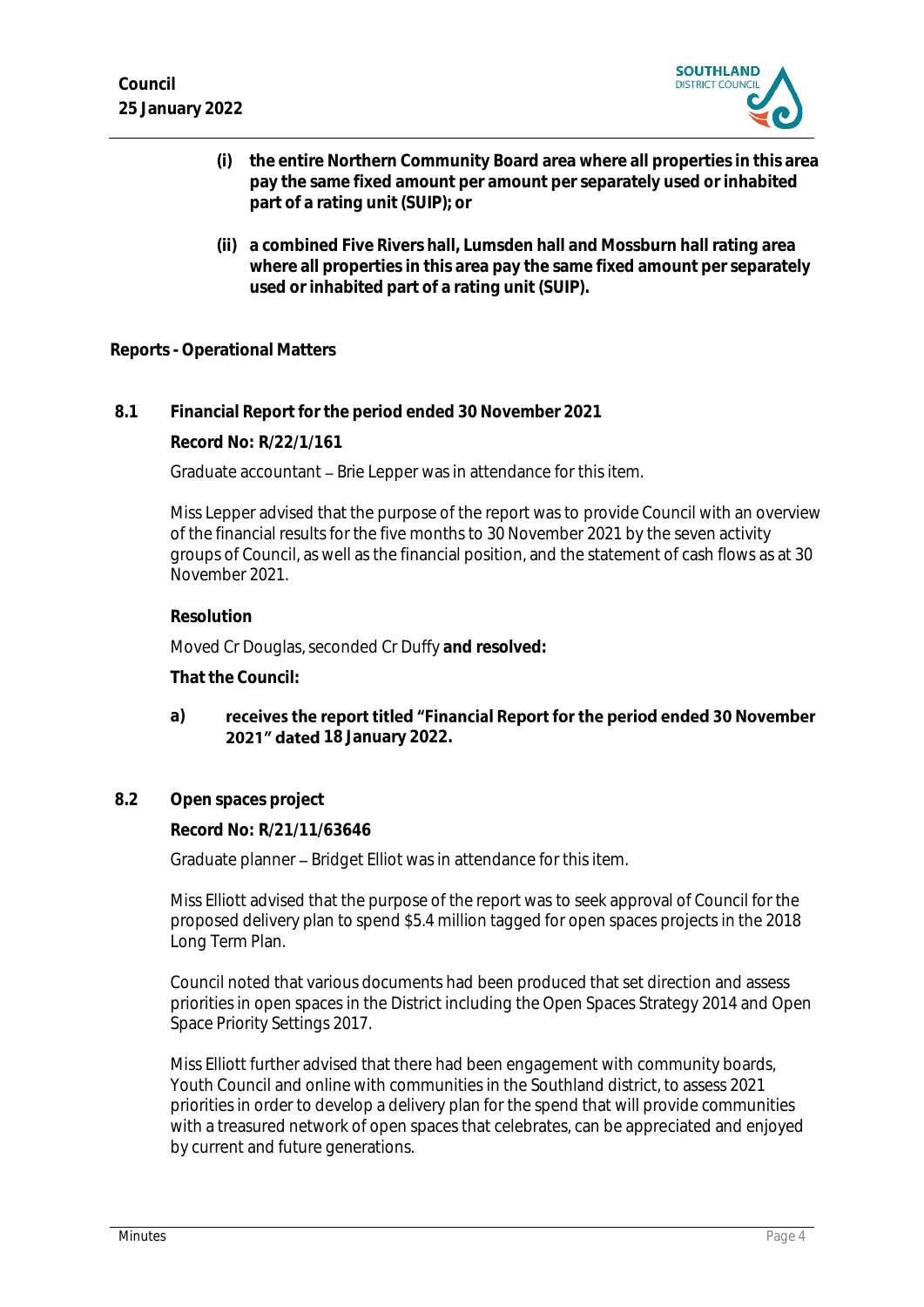

Council also noted that the 2021 delivery plan is split into three key areas: activation and management, strategic district projects and the community open space project fund.

**Resolution**

Moved Cr Keast, seconded Cr Kremer **recommendations a to c and d with an addition (as indicated) and resolved**

**That the Council:**

- a) **receives the report titled "Open spaces project" dated 18 January 2022.**
- **b) determines that this matter or decision be recognised as not significant in terms of section 76 of the Local Government Act 2002.**
- **c) determines that it has complied with the decision-making provisions of the Local Government Act 2002 to the extent necessary in relation to this decision; and in accordance with section 79 of the act determines that it does not require further information, further assessment of options or further analysis of costs and benefits or advantages and disadvantages prior to making a decision on this matter.**
- **d) agrees to approve the delivery plan for the open spaces project and report quarterly to the Services and Assets Committee on progress.**

#### **8.3 Winton and Te Anau office project financial update**

**Record No: R/21/11/62898**

Community facilities manager – Mark Day was in attendance for this item.

Mr Day advised that the purpose of the report was to provide Council with a financial update on the Winton office/ library and Te Anau office refurbishments.

#### **Resolution**

Moved Cr Kremer, seconded Cr Harpur **and resolved:**

**That the Council:**

- **a)** receives the report titled "Winton and Te Anau office project financial update" **dated 18 January 2022.**
- **b) determines that this matter or decision be recognised as not significant in terms of section 76 of the Local Government Act 2002.**
- **c) determines that it has complied with the decision-making provisions of the Local Government Act 2002 to the extent necessary in relation to this decision; and in accordance with section 79 of the act determines that it does not require further information, further assessment of options or further analysis of costs and benefits or advantages and disadvantages prior to making a decision on this matter.**